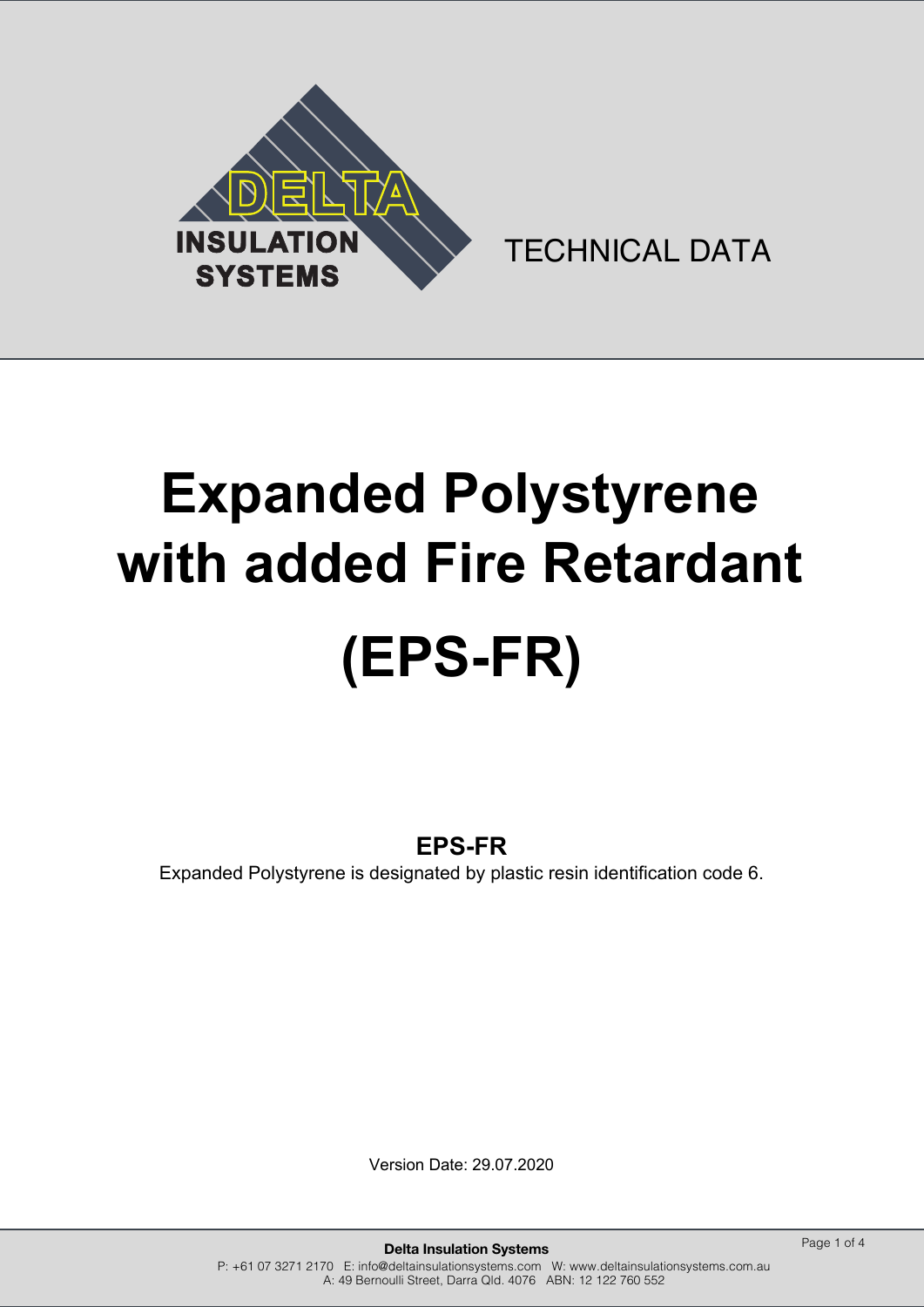

# **What is Expanded Polystyrene (EPS)**

EPS is a closed cell lightweight cellular plastics material produced from polystyrene. The material has been modified by the addition of flame retardant additives.

Polystyrene literally translated is "polymerised styrene". That is, the single styrene molecules are chemically joined together to form a large molecule which is called the polymer. Styrene is produced from benzene and ethylene, and polymerisation is accomplished in the presence of catalysts, usually organic peroxides. The expandable form is produced as small beads containing a blowing agent.

# **The Manufacturing Process**

#### *Pre-Expansion*

The small expandable beads are subjected to steam, which causes the thermoplastic polystyrene to soften. Increasing vapour pressure caused by the blowing agent causes the beads to expand to up to 40 times their original volume. It is this prefoam stage which determines the final density of the expanded polystyrene block.

#### *Aging*

After pre-expansion the prefoam is transferred via to fluidized drying bed to large silos for aging. This process is designed to allow for the replacement of expanding agent by air in the cells of the bead. Aging also allows for stabilization and cooling of the prefoam.

#### *Moulding*

Once conditioned by aging, the prefoam is blown into a mould where further steaming causes the expanded beads to fuse into a block.

#### *Drying*

To provide dimensionally stable dry blocks it is necessary to pass them through a temperature controlled oven. This process also ensures that any residual blowing agent has been removed.

#### *Finishing*

For most customers the manufacturing process is not complete until the EPS blocks have been cut into various shapes. This process is mainly carried out using a hot wire cutting machine that gives a fine finish to the product and enables very fine cutting tolerances to be achieved.

#### **Australian Standard**

Australian Standard 1366, Part 3 – 1992 Physical Properties of Rigid Cellular Polystyrene – sets out minimum properties for six classes (see table 1) and methods for determination and compliance. Flexibility in production allows EPS to be produced to this standard or to other requirements that specialized applications may demand.

#### **Quality Control**

To ensure compliance with customer requirements our Quality Assurance process monitors and tests various key properties.

#### **Acoustic Properties**

As EPS has a closed cell structure it offers only a limited absorption of airborne sound. Structure borne sound, transmitted though such structures as walls, may be effectively isolated by the use of floating floor systems. For this type of insulation EPS with the required dynamic stiffness can be obtained by compressing the sheets by 50 to 60 percent and then allowing them to recover to 80 or 90 percent of their original thickness.

| Table 1                                                         |
|-----------------------------------------------------------------|
| Physical Properties of EPS, according to AS 1366, Part 3 – 1992 |

| <b>Physical Property</b>                                                                 | Unit                     | Class |           |      |      |      | <b>Test Method</b> |                         |
|------------------------------------------------------------------------------------------|--------------------------|-------|-----------|------|------|------|--------------------|-------------------------|
|                                                                                          |                          |       | <b>SL</b> | S    | м    | н    | VH                 |                         |
| Nominal Density (kg/m3)                                                                  |                          | 11    | 13.5      | 16   | 19   | 24   | 28                 | N/a                     |
| Compressive stress at 10% deformation (min)                                              | kPa                      | 50    | 70        | 85   | 105  | 135  | 165                | AS2498.3                |
| Cross-breaking strength (min)                                                            | kPa                      | 95    | 135       | 165  | 200  | 260  | 320                | AS2498.4                |
| Rate of water vapour transmission (max)<br>measured parallel to rise at 23°C             | $\mu$ g/m <sup>2</sup> s | 710   | 630       | 580  | 520  | 460  | 400                | AS2498.5                |
| Dimensional stability of length, width, thickness<br>(max) at 70°C, dry condition 7 days | %                        | 1.0   | 1.0       | 1.0  | 1.0  | 1.0  | 1.0                | AS2498.6                |
| Thermal resistance (min) at a mean temperature<br>of 25°C (50mm sample)                  | $M^2$ K/W                | 1     | 1.13      | 1.17 | 1.20 | 1.25 | 1.28               | AS2464.5 or<br>AS2464.6 |
| Flame propagation characteristics:                                                       |                          |       |           |      |      |      |                    |                         |
| median flame duration; max                                                               | S                        | 2     | 2         | 2    | 2    | 2    | $\overline{2}$     |                         |
| eighth value; max<br>$\overline{\phantom{a}}$                                            | S                        | 3     | 3         | 3    | 3    | 3    | 3                  | AS2122.1                |
| median volume retained:                                                                  | $\%$                     | 15    | 18        | 22   | 30   | 40   | 50                 |                         |
| eighth value; min.                                                                       | %                        | 12    | 15        | 19   | 27   | 37   | 47                 |                         |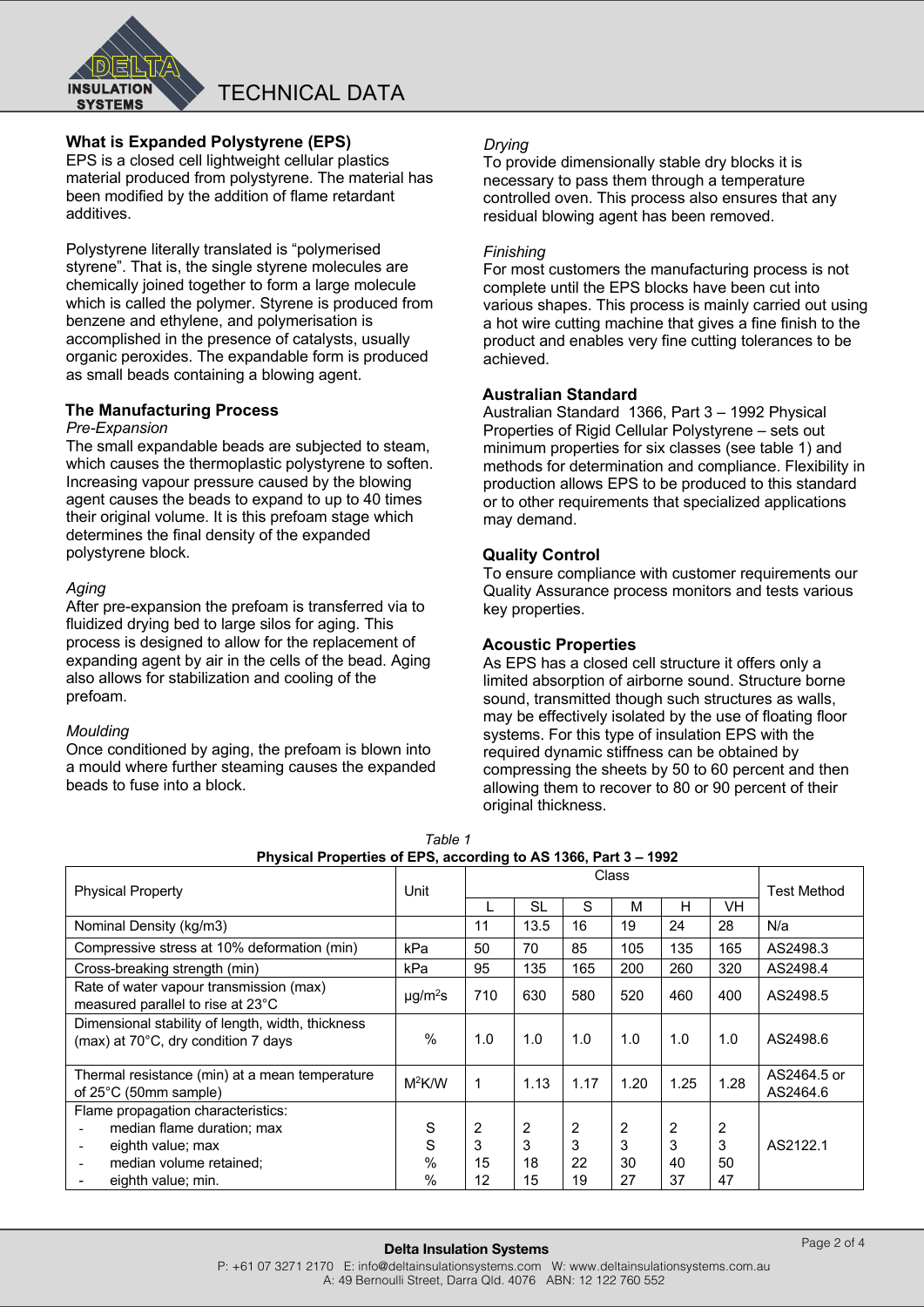

# **Thermal Properties**

EPS gains its exceptional insulating properties from the stabilised air trapped within its cellular structure. Since it contains no CFCs or any other gas that may leak out, it will not harm the ozone layer or decrease its insulation properties.

As Australian Standard 1366 Part 3 is a minimum conformance standard the thermal resistances quoted will be achieved as a minimum in 97.5% of cases in a statistical sample, when tested at a mean sample temperature of 25°C.

For design purposes the average thermal resistance is a better guide than the minimum thermal resistance (refer table 3).

#### **Moisture Resistance**

Of all the materials used for insulation applications, EPS is one of the most resistant to the adverse effects of moisture content. At ten times its dry weight, EPS has been found to maintain 80% of its R value.

#### **Floatation Properties**

The density of EPS is low compared to water, with a normal density range of 11 to 32 kg/m3 compared to water at 100 kg/m3. The water buoyancy per cubic metre of EPS is determined by subtracting its kg/m3 density from 1000. The result is the weight in kilograms that a cubic metre of EPS can support when fully submerged in water.

#### **Temperature Cycling**

EPS is able to withstand the effects of temperature cycling thereby providing long term performance in low temperature applications.

Core specimens of EPS removed from freezer walls in place for twenty years have demonstrated no deterioration in the structural integrity or physical properties.

The K Value of EPS decreases at lower average mean temperatures, hence its popularity and success in subzero applications.

#### **Toxicity**

Extensive research programs have been conducted overseas (i) to determine if thermal decomposition products of EPS present a toxicity hazard. The test results have revealed that these decomposition products are less harmful than those of burning wood.

Gases released during combustion are predominantly carbon monoxide and, to a lesser extent, carbon dioxide. A CSIRO report (ii)comments that the toxicity of the gases associated with the burning of EPS is no greater than that associated with timber.

### **Combustibility**

As with all other organic material, EPS insulation products must be considered combustible and to constitute a fire hazard if improperly used or installed.

EPS products should not be exposed to open flames or other ignition sources.

The material contains a flame retardant additive to inhibit accidental ignition from small fire sources. Table 2 shows test results for ES and other common building materials to provide a good guide as to how these products compare.

*(i) H.Hoffmann & H Oettel "Comparative Toxicity of Thermal Decomposition Products* 

*(ii) P.R.Nicholl & K.G. Martin "Toxicity Considerations of Combustion Products from Cellular Plastics."* 

| Comparative testing of some materials to AS 1530, Part 3 - Early Fire Hazard Test |                                |                                      |                                       |                                      |  |  |  |
|-----------------------------------------------------------------------------------|--------------------------------|--------------------------------------|---------------------------------------|--------------------------------------|--|--|--|
| Material                                                                          | Ignitability Index<br>$(0-20)$ | Spread of Flame<br>Index<br>$(0-10)$ | <b>Heat Evolved Index</b><br>$(0-10)$ | Smoke developed<br>index<br>$(0-10)$ |  |  |  |
| <b>EPS</b>                                                                        | 12                             |                                      |                                       |                                      |  |  |  |
| Australian Softboard                                                              | 16                             |                                      |                                       |                                      |  |  |  |
| Oregon                                                                            | 13                             |                                      |                                       |                                      |  |  |  |
| Bluegum                                                                           |                                |                                      |                                       |                                      |  |  |  |

*Table 2* 

Source: EBS Notes on the Science of Building NSB66